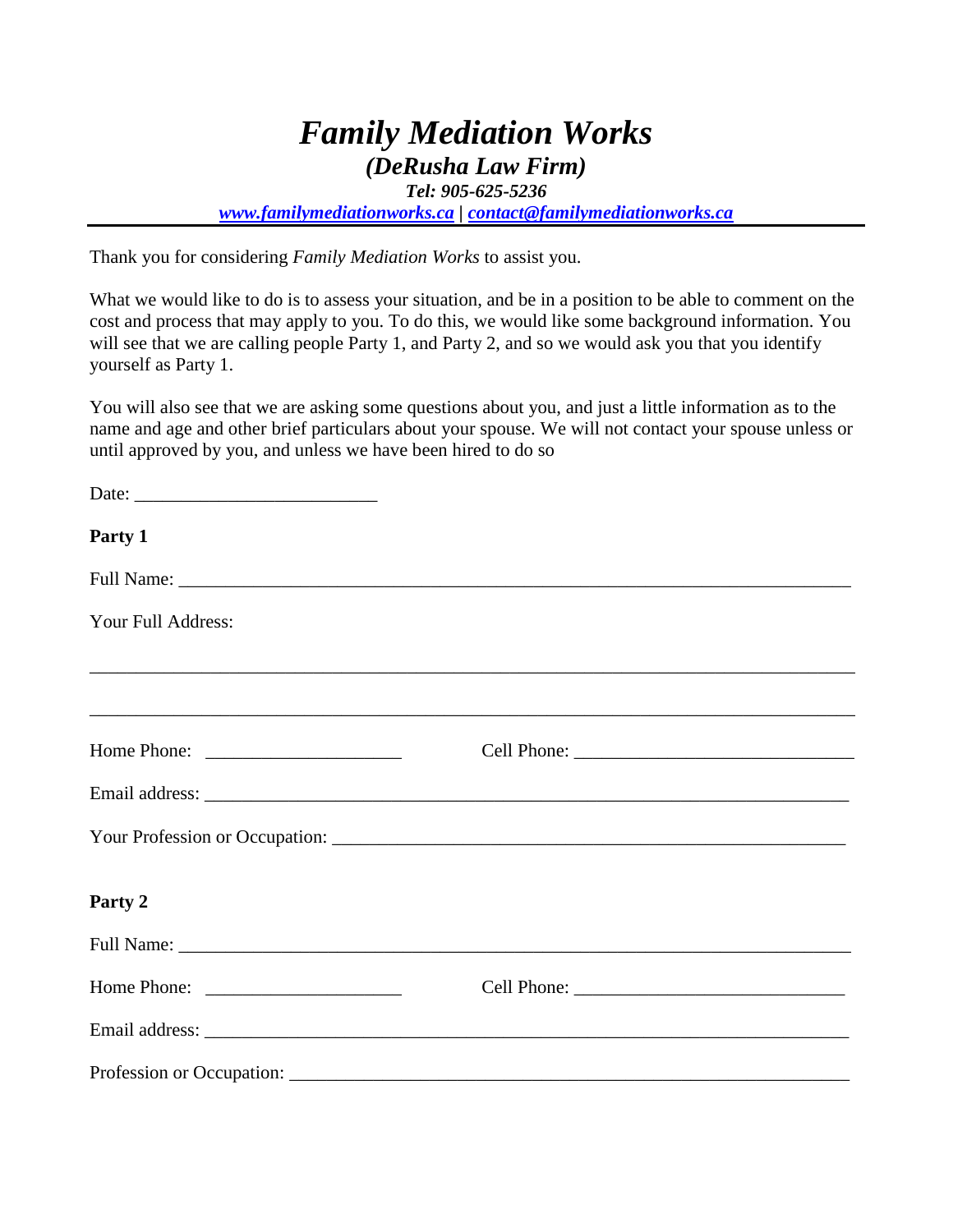## **Relationship Details**

Date of Marriage (if married): \_\_\_\_\_\_\_\_\_\_\_\_\_\_\_\_\_\_\_\_\_\_\_\_\_\_\_\_\_\_\_\_\_\_\_\_\_\_\_\_\_\_\_\_\_\_\_\_\_\_\_

Date of began living together: \_\_\_\_\_\_\_\_\_\_\_\_\_\_\_\_\_\_\_\_\_\_\_\_\_\_\_\_\_\_\_\_\_\_\_\_\_\_\_\_\_\_\_\_\_\_\_\_\_\_\_

Date of Separation (only if living separate and apart): \_\_\_\_\_\_\_\_\_\_\_\_\_\_\_\_\_\_\_\_\_\_\_\_\_\_\_\_\_\_\_\_\_

Date when your relationship came to an end: \_\_\_\_\_\_\_\_\_\_\_\_\_\_\_\_\_\_\_\_\_\_\_\_\_\_\_\_\_\_\_\_\_\_\_\_\_\_\_\_

## **Children**

| <b>Name</b> | Age | Who living with |
|-------------|-----|-----------------|
|             |     |                 |
|             |     |                 |
|             |     |                 |
|             |     |                 |
|             |     |                 |
|             |     |                 |
|             |     |                 |
|             |     |                 |
|             |     |                 |
|             |     |                 |

## **Potential Issues**

Would you consider any of the following to be major issues or concerns:

| Child custody, schedule or support     | Yes $\Box$ | No $\square$ | Maybe $\Box$ |
|----------------------------------------|------------|--------------|--------------|
| Spousal support                        | Yes $\Box$ | No $\square$ | Maybe $\Box$ |
| Division of property                   | Yes $\Box$ | No $\square$ | Maybe $\Box$ |
| Incidentals (life insurance, benefits) | Yes $\Box$ | No $\square$ | Maybe $\Box$ |
| Divorce                                | Yes $\Box$ | No $\square$ | Maybe $\Box$ |
| Other (please)<br>describe)            |            |              |              |
|                                        |            |              |              |

\_\_\_\_\_\_\_\_\_\_\_\_\_\_\_\_\_\_\_\_\_\_\_\_\_\_\_\_\_\_\_\_\_\_\_\_\_\_\_\_\_\_\_\_\_\_\_\_\_\_\_\_\_\_\_\_\_\_\_\_\_\_\_\_\_\_\_\_\_